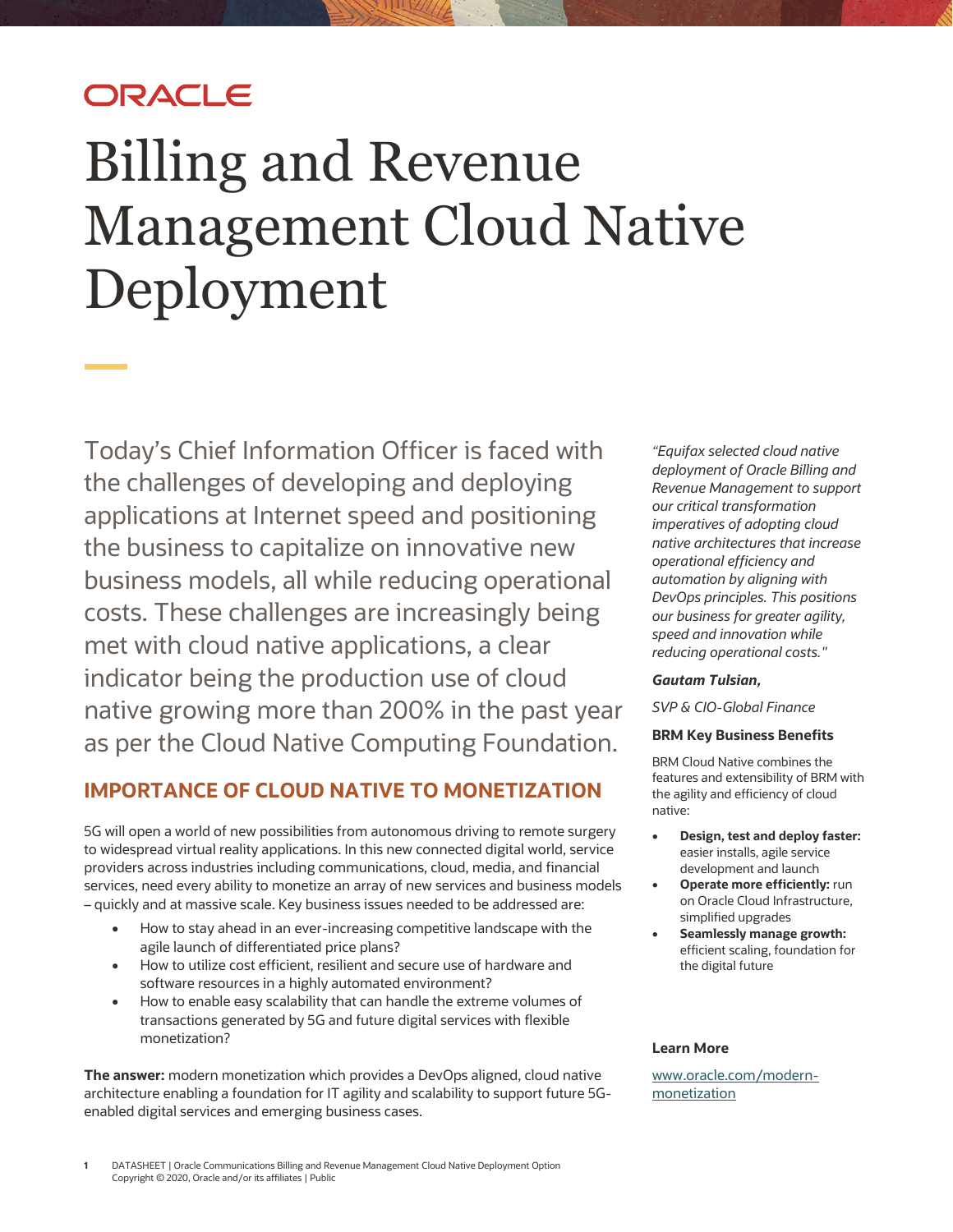## **CLOUD NATIVE MODERN MONETIZATION**

Oracle Communications Billing and Revenue Management (BRM) is a modern monetization solution that provides real time convergent charging and end-to-end revenue management for communications and any digital business and is foundational to the digital commerce operations of leading telecommunications and enterprise customers. BRM provides a cloud native deployment option which combines the features and extensibility of BRM with the agility and efficiency of modern cloud compute infrastructure.

BRM cloud native deployment supports a Kubernetes-orchestrated, Docker containerized multi-service architecture enabling service providers to design, test and deploy faster through easier installs while facilitating continuous integration / continuous delivery and DevOps practices for agile service development and launch. It enables more efficient operations by taking advantage of modern cloud infrastructure and is best deployed on Oracle's industry-leading Cloud Infrastructure with its autonomous capabilities, adaptive intelligence and machine learning cyber security. BRM seamlessly manages business growth utilizing efficient scaling and simplified upgrades in a cloud native deployment while providing a foundation for the 5G digital future and evolving market demands.

## **DESIGN, TEST AND DEPLOY FASTER**

Cloud native BRM provides Docker container images such as including BRM, Elastic Charging Server, 5G HTTP/2 Gateway, Diameter Gateway, Radius Gateway, Offline Mediation, Pricing Design Center, Billing Care and the Business Operations Center.



*Figure 1: End-to-end cloud native combining the features and extensibility of BRM with the agility of cloud* 

**Easier installs.** Cloud native BRM environments can now be replicated extremely quickly using the same Helm chart. The charts simplify the installation of BRM and its dependencies into a Kubernetes cluster. The installation process can instantiate an Oracle database schema using an initialization container for new deployments or can connect to an existing database schema. Customers also have the flexibility to select the Oracle database deployment option of their choice, whether it is a physical or containerized database.

**Incorporate BRM configuration and extension support.** Reduce errors in the design and test phases through DevOps automation. This is enabled by externalized configuration of each POD centralized in the Helm chart and by extending the base BRM images with custom libraries where required through Docker image layering.

#### **Key BRM CNE Features**

- Kubernetes-orchestrated containerized multi-service architecture
- Container runtime provided by docker
- Helm charts simplify installation of BRM and its dependencies into a Kubernetes cluster
- Incorporate the EFK stack for centralized logging and visualization comprising ElasticSearch, fluentd and Kibana
- Choice of Oracle database: physical or containerized
- Utilize any CI/CD pipeline to support the rapid launch of differentiating services
- Incorporate BRM configuration and extension support
- Best deployed on Oracle's industry-leading Cloud Infrastructure with its autonomous capabilities, adaptive intelligence and machine learning cyber security
- Supports industry standard cloud native technologies for volume / cluster networking and logging and monitoring
- Kubernetes services and deployments to enable simpler upgrades and configuration changes
- **Efficient scaling utilizing** Kubernetes inbuilt horizontal scaling

*"The industry is rapidly transforming to address new business requirements and to lower operating costs. Service providers and enterprises that adopt cloud native architectures such as Kubernetes-orchestrated containerized microservices, are seeing marked improvements in their operations from increased agility and the scalability that cloud native provides."*

*Karl Whitelock, Research Vice President, IDC*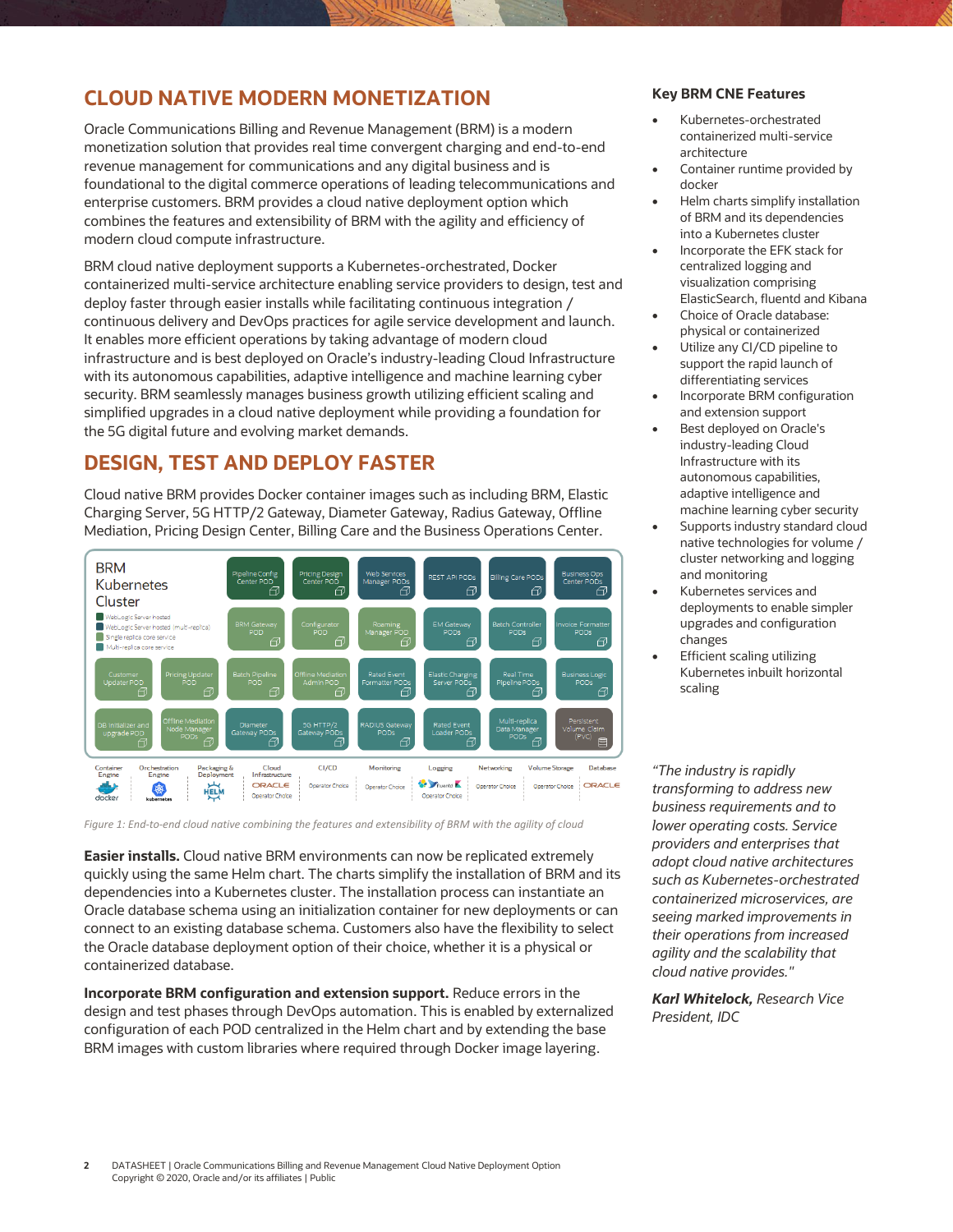

*Figure 2: BRM CNE integrates with any CI/CD workflow* 

**Utilize any CI/CD pipeline to support the rapid launch of differentiating services.** Easily deploy multiple environments across development, test and production leveraging environment details captured in Kubernetes config maps.

## **OPERATE MORE EFFICIENTLY**

**Deploy in modern cloud infrastructure.** Cloud native BRM can be deployed on any private cloud infrastructure behind a firewall, but also any public cloud infrastructure, and best deployed on Oracle Cloud Infrastructure (OCI). OCI is the industry-leading cloud infrastructure enabling customers to take advantage of autonomous capabilities, adaptive intelligence and machine learning cyber security.

**Industry standard cloud native technologies.** Cloud native BRM takes advantage of industry accepted cloud native technologies such as Docker as the container runtime, Kubernetes for container orchestration, Helm for packaging and deployment, and the EFK stack for centralized logging and visualization comprising ElasticSearch, fluentd and Kibana. The cloud native deployment option retains the features and extensibility of BRM whilst taking advantage of the agility and efficiency of cloud native infrastructure and tooling.

## **SEAMLESSLY MANAGE GROWTH**

**Simpler updates.** Cloud native BRM uses Kubernetes services and deployments combined with Helm charts to enable simpler updates and configuration changes, enabling customers to quickly benefit from the latest innovations. Kubernetes makes rolling out (and rolling back) new configuration changes easy using Helm, which creates and updates deployments and services.



*Figure 3: Simpler updates and configuration changes*

**3** DATASHEET | Oracle Communications Billing and Revenue Management Cloud Native Deployment Option Copyright © 2020, Oracle and/or its affiliates | Public

#### **Typical Use Cases and Target Improvements**